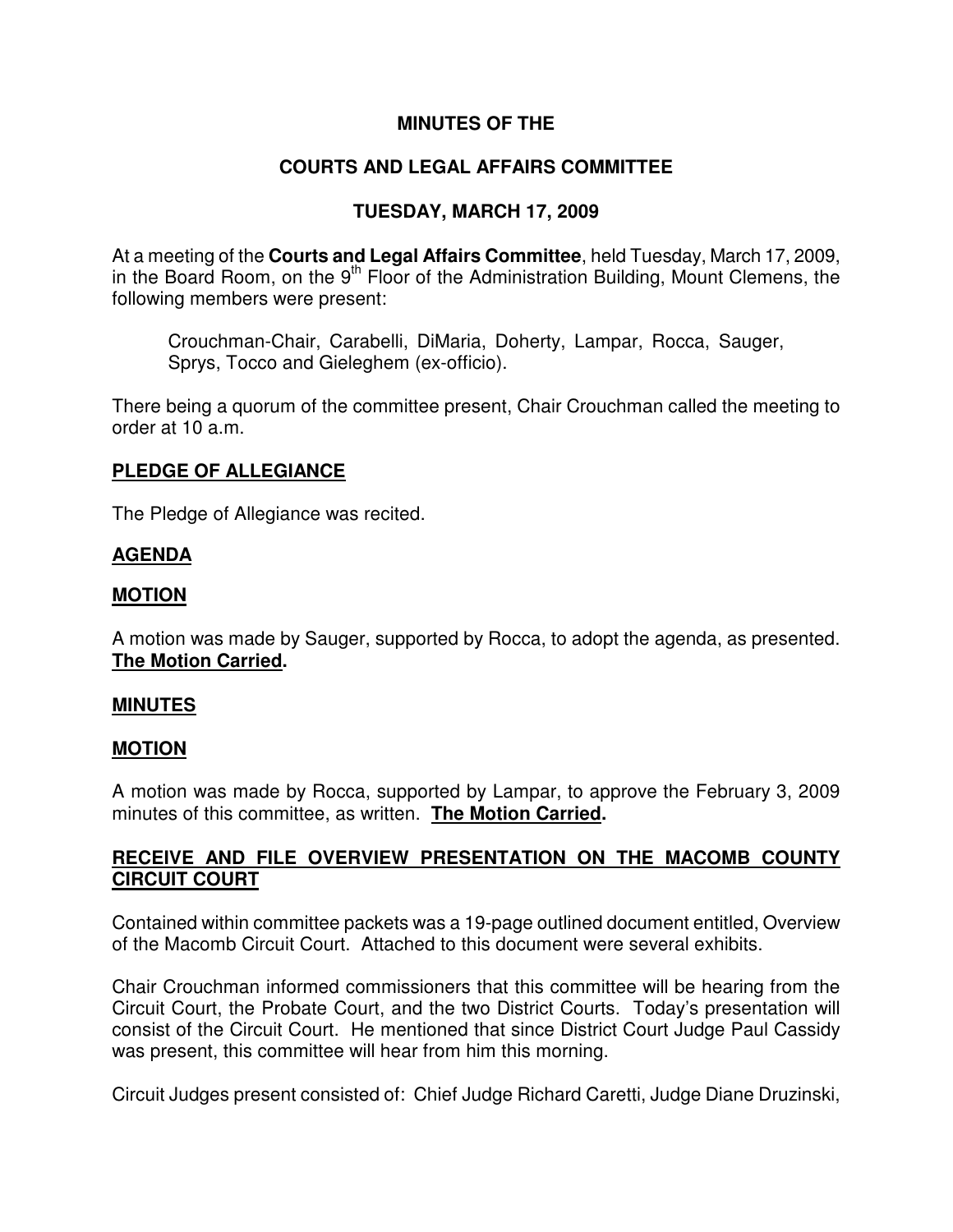#### **Minutes of the Courts and Legal Affairs Committee March 17, 2009**

Judge Antonio Viviano, Judge David Viviano, Judge Donald Miller, Judge Mary Chrzanowski, Judge James Biernat, and Judge Peter Maceroni.

Before his presentation, Chief Judge Caretti introduced several department heads of the Circuit Court who were in attendance.

Chief Judge Caretti gave a verbal presentation.

Judge Miller addressed the committee.

The following commissioners spoke: Crouchman, Sauger and Doherty.

Committee took a recess from 10:30 a.m. to 10:35 a.m.

Chair Crouchman informed committee members that District Court Judge Paul Cassidy was present. He asked if there was any objection to this committee hearing from Judge Cassidy today. He indicated that Judge Cassidy would give a similar presentation regarding the District Court. There were no objections.

Judge Cassidy gave a verbal presentation.

The following commissioners spoke: Sprys, Doherty, Crouchman and Gieleghem.

#### **MOTION**

A motion was made by Sauger, supported by Tocco, to receive and file the overview presentations on the Macomb County Circuit Court and on the 42-II District Court. **The Motion Carried.** 

#### **RECEIVE AND FILE OUTLINE AND PRESENTATION ON THE CIRCUIT COURT ADULT FELONY DRUG COURT**

Contained within committee packets was a two-page outlined document entitled, Adult Felony Drug Court Presentation.

Ms. Gloria Kmiec, Drug Court Supervisor gave a verbal presentation.

Judge Biernat and Judge Druzinski addressed the committee. They both gave verbal presentations about the Drug Court.

Judge Druzinski introduced Ms. Vikki Carrow, a recent Drug Court graduate who addressed the committee.

The following commissioner spoke: Carabelli.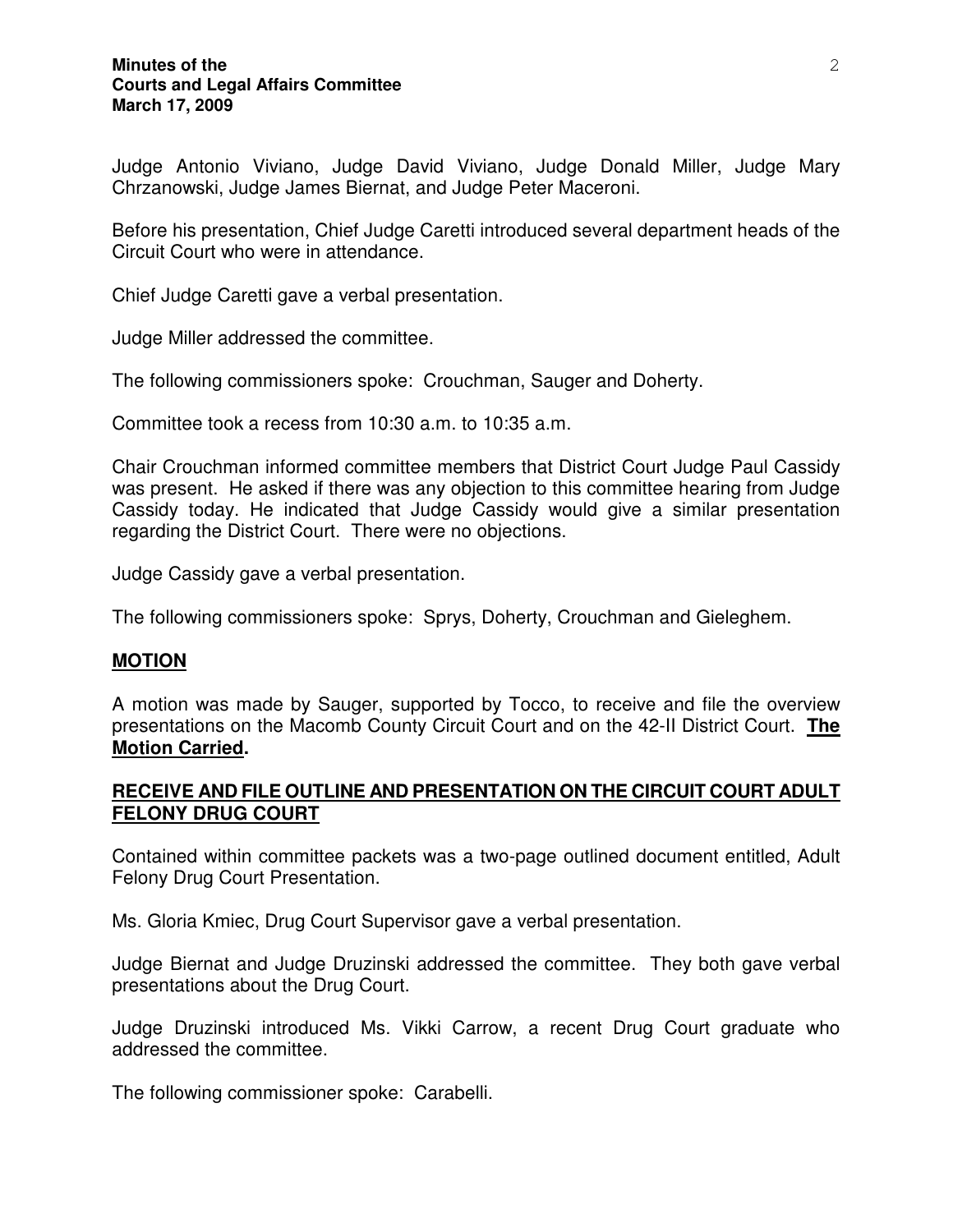### **MOTION**

A motion was made by Rocca, supported by Carabelli, to receive and file the outline and presentation on the Circuit Court Adult Felony Drug Court. **The Motion Carried.** 

### **GRANT CIRCUIT COURT PERMISSION TO APPLY FOR A RENEWAL OF THE STATE OF MICHIGAN ADULT FELONY DRUG COURT GRANT FOR STATE FISCAL YEAR 2009-2010**

### **COMMITTEE RECOMMENDATION – MOTION**

A MOTION WAS MADE BY DOHERTY, SUPPORTED BY ROCCA, TO RECOMMEND THAT THE BOARD OF COMMISSIONERS GRANT THE CIRCUIT COURT PERMISSION TO APPLY FOR A RENEWAL OF THE STATE OF MICHIGAN ADULT FELONY DRUG COURT GRANT FOR THE STATE FISCAL YEAR OF 2009-2010. **THE MOTION CARRIED.** 

### **MONTHLY REPORTS FROM CORPORATION COUNSEL**

Mr. Brumbaugh said that in addition to his submitted monthly report, he wanted to inform committee members about two new lawsuits. He then disclosed the names of these new lawsuits and what they entailed.

The following commissioner spoke: Doherty.

#### **MOTION**

A motion was made by Doherty, supported by Rocca, to receive and file the monthly reports from Corporation Counsel. **The Motion Carried.** 

# **RECEIVE AND FILE REPORT FROM CORPORATION COUNSEL REGARDING LAW FIRMS REPRESENTING THE COUNTY IN LITIGATION**

Mr. Brumbaugh distributed a handout which consisted of a memorandum and outlines of the topics to be discussed in the presentation regarding outside legal counsel.

Mr. Brumbaugh provided an extensive overview of the distributed material.

Chair Crouchman stepped down from the Chair at 12:05 p.m.

Vice Chair Sprys took the Chair.

The following commissioner spoke: Tocco.